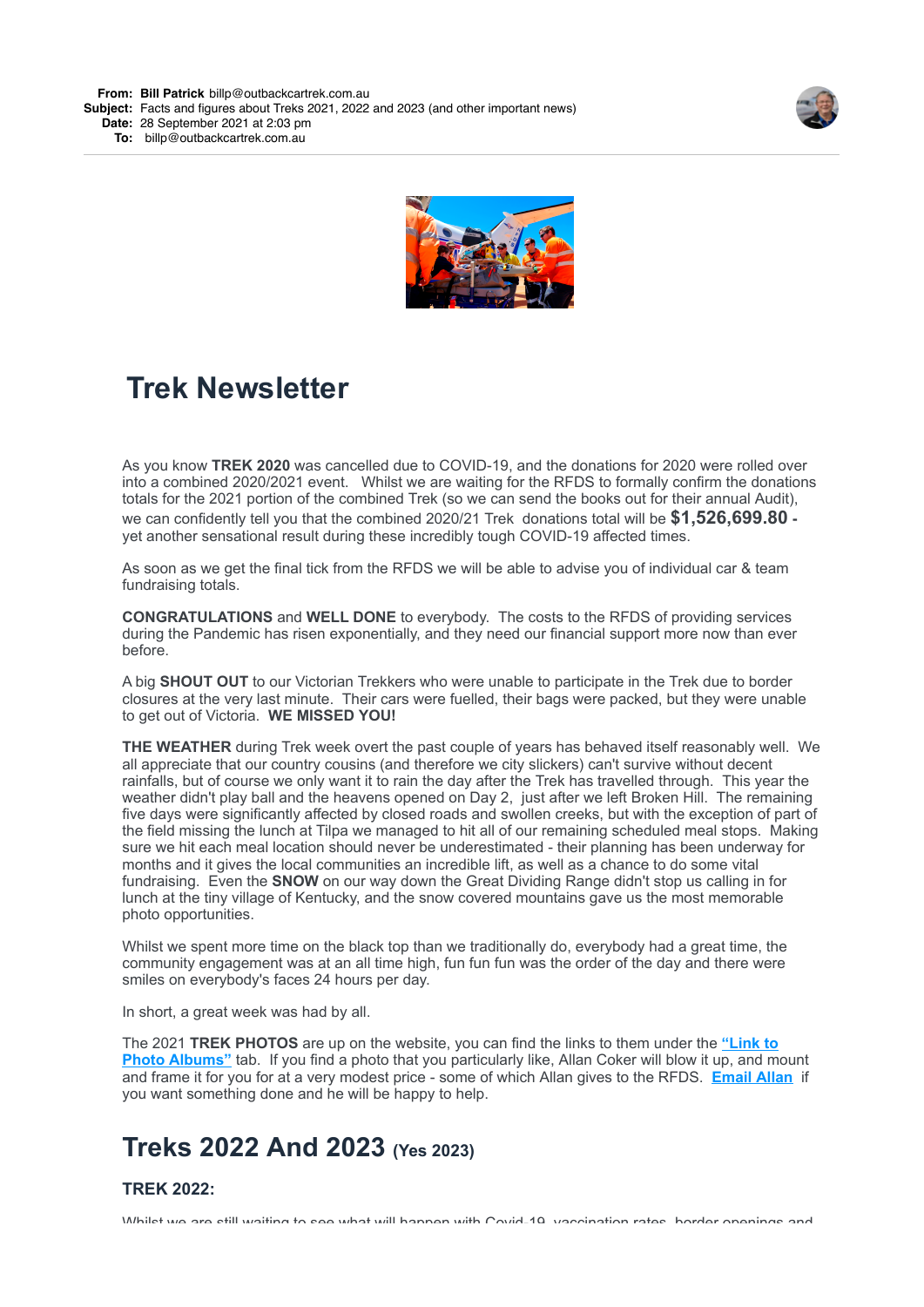Whilst we are still waiting to see what will happen with Covid-19, vaccination rates, border openings and closures, and whether St George will ever win another Premiership, we haven't been sitting on our hands since the end of the last Trek. We have not been able to leave the Trek Office and conduct any surveys, but planning for the coming years has been progressing as best it can on paper and via phone calls and email.

The route we calculate on paper never actually works in practice plus we spend a lot of time on surveys uncovering new routes and farm tracks, communities who are keen to help us, etc. and all of this has an impact on our original decisions. As a result, I am unable to release the planned overnight stops for Trek 2022 just yet, but as has been previously advised, the Trek will start in a south-western NSW town with Cut-A-Rama on Saturday 4th June and will finish at **HERVEY BAY** on Saturday 11th June.

As soon as we can get out on a survey, we will confirm the route.

#### **TREK 2023 will be a** *"LEGENDS AND ICONS"* **TREK !!**

It's a little out of sequence but we have decided to run a **LONG TREK** in 2023. The dates will be within the window of Saturday 3rd June to Saturday 17th June 2023. The exact start date is subject to us settling on the start town.

**WE WANT YOU TO TELL US WHERE TO GO IN 2023**. We ask for your feedback to help us pick the best possible *Legends & Icons Trek* route. It is absolutely a blank canvas at the moment so let me know your **iconic** towns, your **legendary** experiences, and the roads and towns to die for. The start location is open, the finish town is open, and the FIFO town is open. The only thing pencilled in at the moment is the date window - somewhere between the 3rd and 17th June 2023.

**[Email me your feedback ASAP](mailto:billp@outbackcartrek.com.au?subject=Legends%20%26%20Icons%20Trek%20Suggestions)** and we will get it all up on the whiteboard for early consideration.

#### **CARS FOR SALE:**

After the success of the 2021 Trek there has been a fresh wave of people looking for cars - some are Virgins keen to join the fun, and some are Veterans looking to upgrade. Most people have a pretty firm idea what they want, and I have a small number of cars on my list, but I am always on the lookout for more. If you know of a car that might be available, please let me know so I can keep it in mind. Likewise - **if you sell your car** - don't forget to let me know so I don't waste people's time.

#### **TREK 2021 PATCHES:**

We have finally been able to get the patches you ordered for the 2021 Trek made up, and I emailed people who pre-ordered the patches earlier this week.

#### **CATCH-UP DRINKS IN MELBOURNE & SYDNEY**

As soon as we have some clarity around travel we will be setting up Trek Drinks & Canapés nights in both Sydney & Melbourne. We will keep you posted as soon as we can set some dates, and we would love to see as many people as possible there.

#### **SISTER EVENTS:**

The Bright Smiles Charity Ride and the Drive 4x4 The Doc are both very successful long weekend fundraising events for the RFDS, and I encourage Trekkers who have either a motorcycle or a 4WD (or both) to consider coming along to join the fun.

The **[BSCR](https://4ljld.r.a.d.sendibm1.com/mk/cl/f/DghA-7joJdkl_ktMRaCFwa1yp43Hv7Y8-devH4UAcUdAwNDVXPWLgJmMhACCXWPilzZsmi6pd-nGvJ5gawkexVYM5QhKXHfp7mGla8--vMXa7AMQN2UVYTjQY_U7yXLVfm3B9MKLXwozEU_tXmyJNKzZPBTaZ0-jMSZ-wubY6OuVd2qdxTFTLOl0)** is a bitumen only motorcycle event and at the end of April next year it will start in Tumut and will be travelling through the Southern Alps, across the Queenscliff Ferry and down the Great Ocean Road. The **[Drive 4x4 The Doc](https://4ljld.r.a.d.sendibm1.com/mk/cl/f/gRrbp_cNLT5iFfuLkSaMvQSgff2XU4wRgx3Zp3uOUoVnHIoBpfD1GUfKwloukBoeSkB9gU-8dK9bza3vk9F_GCQ5VHHmdp7_RIiiJE9FtA0y3kU4hDXzjifG8uVOmpsXi4aat7P3kJKqoWCNhnD04Ew5FAlFZ3CIxH91FzJrQ4Th)** is a couples friendly 4WD event and will take place in February, starting in Swan Hill with 2 nights at Mungo Scrub and one night at Wentworth in far western NSW.

I encourage you to visit the websites and get a feel for the events, they are both a lot of fun.

### and remember

only 249 more sleeps  $\approx$